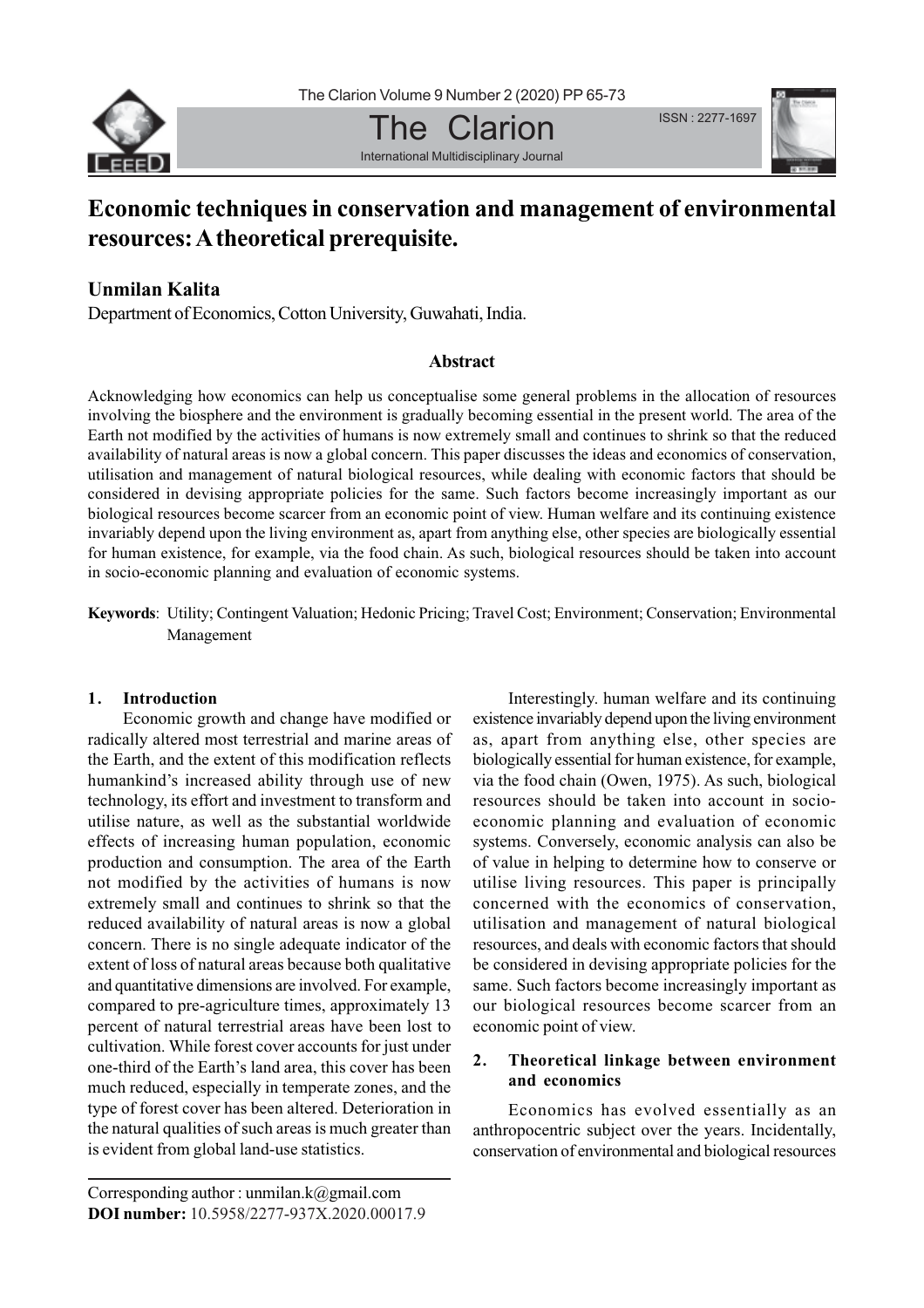is frequently required as a means of maximising human welfare in a world of limited resource availability. The dominant part of its relative theoretical premise consists of the theory of welfare economics. It is based upon the view that wants of individuals are to be satisfied to the maximum extent possible by the allocation of resources. The notion of potential Paretian improvement (sometimes called the *Kaldor-Hicks criterion*) was suggested as a means of dealing with this problem. It suggests that if the gainers from a change in resource-use could compensate the losers from it and remain better off than before the change, the change should be regarded as an improvement. It is essential to note that actual compensation need not be paid to the losers.

The criterion of a potential Pareto improvement underlies much of social cost–benefit analysis which itself has been applied to decision-making involving the environment (Blackorby and Donaldson, 1992). A difficulty with the Kaldor-Hicks criterion is that it may sanction a change in resource-use which seriously worsens the distribution of income. Cases have for example occurred in which land has been acquired for national parks without compensation or adequate compensation to the traditional users of the land who have sometimes been quite poor. In view of the income distribution question, Nordhaus and Tobin (1979) has proposed that a potential Paretian improvement should only be unequivocally regarded as a social gain if it does not worsen the distribution of income. If a potential Pareto improvement is associated with a worsening of the distribution of income, one has to consider whether this is sufficient to offset the net benefits otherwise obtained.

While the above criteria (which can, for instance, be applied to piecemeal decision-making involving the environment) have an individualistic basis, the role of economising is not confined to social orderings having an individualistic basis. As Bergson (1938) has pointed out, a variety of different types of social welfare functions or social orderings are conceivable. They could for example reflect the values of particular individuals. Nevertheless, if one is to engage in economising, one needs at least some preference ordering of the resource-use possibilities of society. Such an ordering need not be complete but if it is complete and transitive, it will allow an 'optimum' allocation of resources to be determined.

By way of theoretical premises, it is essential to acknowledge how economics can help us conceptualise some general problems in the allocation of resources involving the biosphere and the environment. Conceptually, the natural environment or biosphere itself is able to directly produce goods and services, e.g., recreational opportunities, maintenance of a genetic stock of species, clean air and water. But in addition, humans draw upon the resources of the biosphere (uses these as inputs) to produce goods of their own creation, 'man-made' goods. There may therefore be a trade-off between the production of environmental natural goods and man-made goods. The production possibility frontier involving man-made goods and environmental natural goods might be of the type indicated by curve ABCD in Figure 1. This indicates that the provision of natural environmental goods up to a level of x\* is complementary to the production of manmade goods. Such complementarity might come about, for example, because the retention of natural tree cover reduces flooding and erosion and helps maintain agricultural output. Given all the techniques available, the production possibility set might consist of the set bounded by OABD. Some techniques of production may for instance be such that the combination at point J results. Given that both more



Quantity of natural goods supplied by the environment

**Fig. 1:** Choice and trade-off between supply of man-made goods and those provided by the environment

Volume 9 Number 2 (2020) 65-73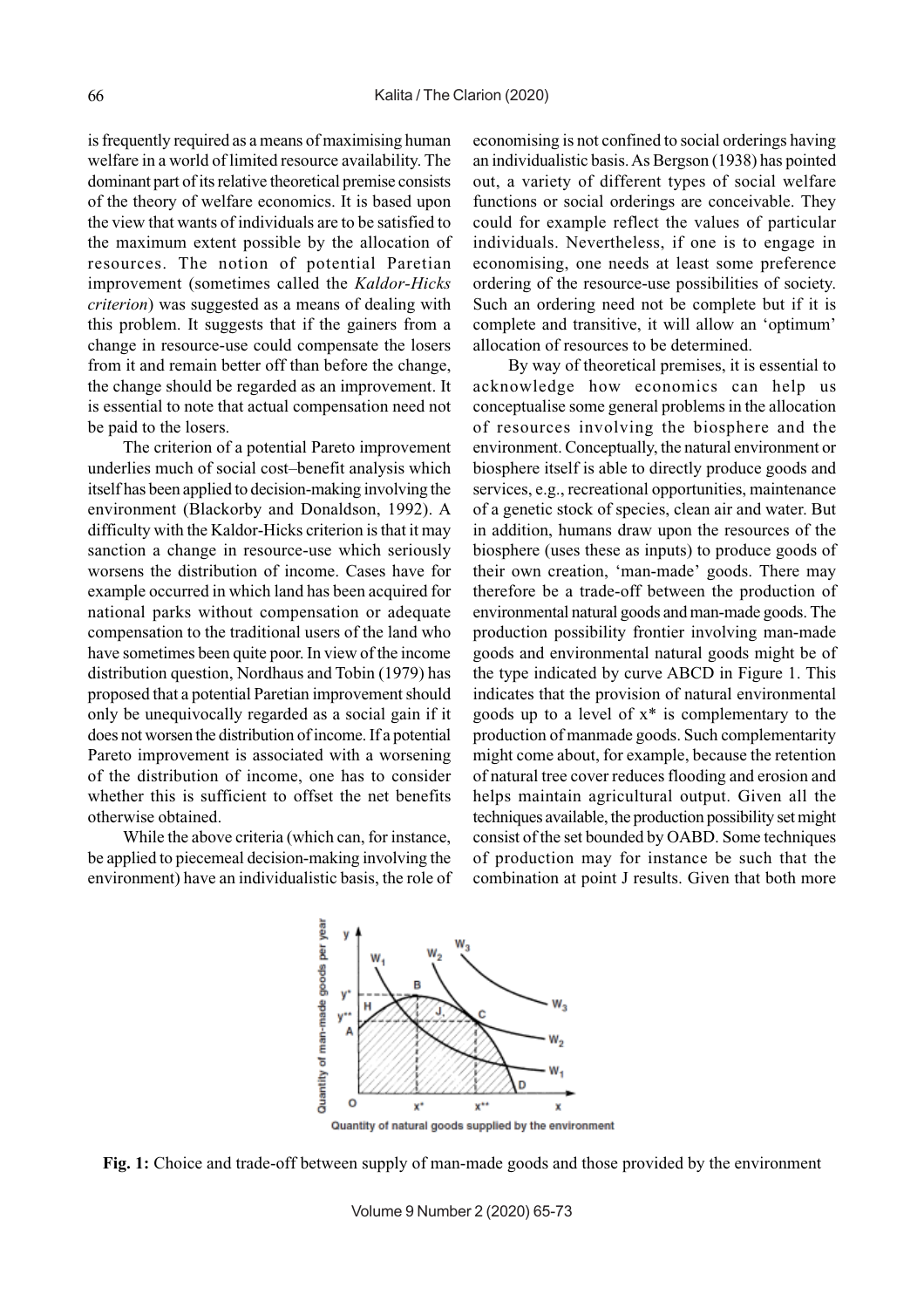natural environmental goods and more man-made goods are desired, J is an inferior economic position. If welfare is to be maximised, society must adopt a pattern of resource-use that results in its being on its production possibility frontier in the efficiency segment BCD. Not only are combinations below the production possibility frontier socially inferior but in view of the complementarily relationship so too are combinations on the segment AHB. In both these cases it is possible to produce more of all the types of desired goods by reorganising resource-use.

It seems that a complementary production relationship does exist up to a point (a segment like AHB) between the production of man-made goods and goods provided by the natural environment and this on its own would provide an argument for conservation of biological resources. However, humans directly value many goods produced by the natural environment. When this is taken into account, there is an additional economic reason to be concerned with the conservation and management of natural biological resources. Given the preference indicated by the indifference or iso-welfare curves marked  $W_1W_1$ ,  $W_2W_2$  and  $W_3W_3$  in Figure 1 (and assuming that these curves have the usual properties associated with indifference curves e.g., each indicates combinations giving an equal level of human welfare and higher curves are associated with greater welfare) (Tisdell, 1997), the combination at position C is socially optimal. This involves the production of  $y^{**}$  of man-made goods and x\*\* of environmental goods. Consequently, it is optimal to forgo some man-made production for additional goods produced by the natural environment.

A position below the production possibility frontier such as J may come about because of the use of inferior technologies or because of a poor allocation of resources between man-made production and natural production, e.g., some land areas comparatively suited to natural production may be allocated to man-made production and vice versa. A position such as H may be reached because of ignorance or because of common access to natural resources or in general due to deficiencies of societal mechanisms for managing resource-use.

Recognition is growing of the high economic value of goods and services provided by natural environmental systems including those provided by ecosystems (Arrow et al., 2000). Vitousek et al. (1997) have effectively highlighted the large economic and other losses that have arisen, or which may arise, from human impairment of ecosystems given current human domination of these systems. However, social objectives for managing natural environmental resources are not entirely settled.

In some circumstances, social objectives may be expressed differently to that considered in Figure 1. A minimum 'standard' or target may be set for the production of natural goods of the environment. Economic considerations then need to be taken into account in an attempt to meet this standard if it is not already being achieved. The objective may be one of maximising some welfare function subject to the target. For example, the objective may be to maximise manmade production subject to a target level of production of goods by the natural environment. The last rule can be illustrated by Figure 2, which has the same interpretation as Figure 1. If the target level of production of environmental goods is a level of not less than x\*\* per year, this constraint can be represented by the line KLM. Position L involving the production of y\*\* of man-made goods and x\*\* of goods from the natural environment is then optimal. Should however, the environmental constraint be below x\* (which corresponds to point B) it will be optimal to achieve point B. For example, if the constraint is for production of goods of the natural environment of at least x\_ as represented by the constraining line M<sub>K</sub>, it is optimal to achieve point B because of the complementarity relationship. A similar set of considerations will apply if the objective is one of maximising the production of goods from the natural environment subject to a minimum level of production of man-made goods. It is also easy to illustrate the case where a preference function of the type indicated in Figure 1 by indifference curves is to be maximised subject to constraints of the type just mentioned.



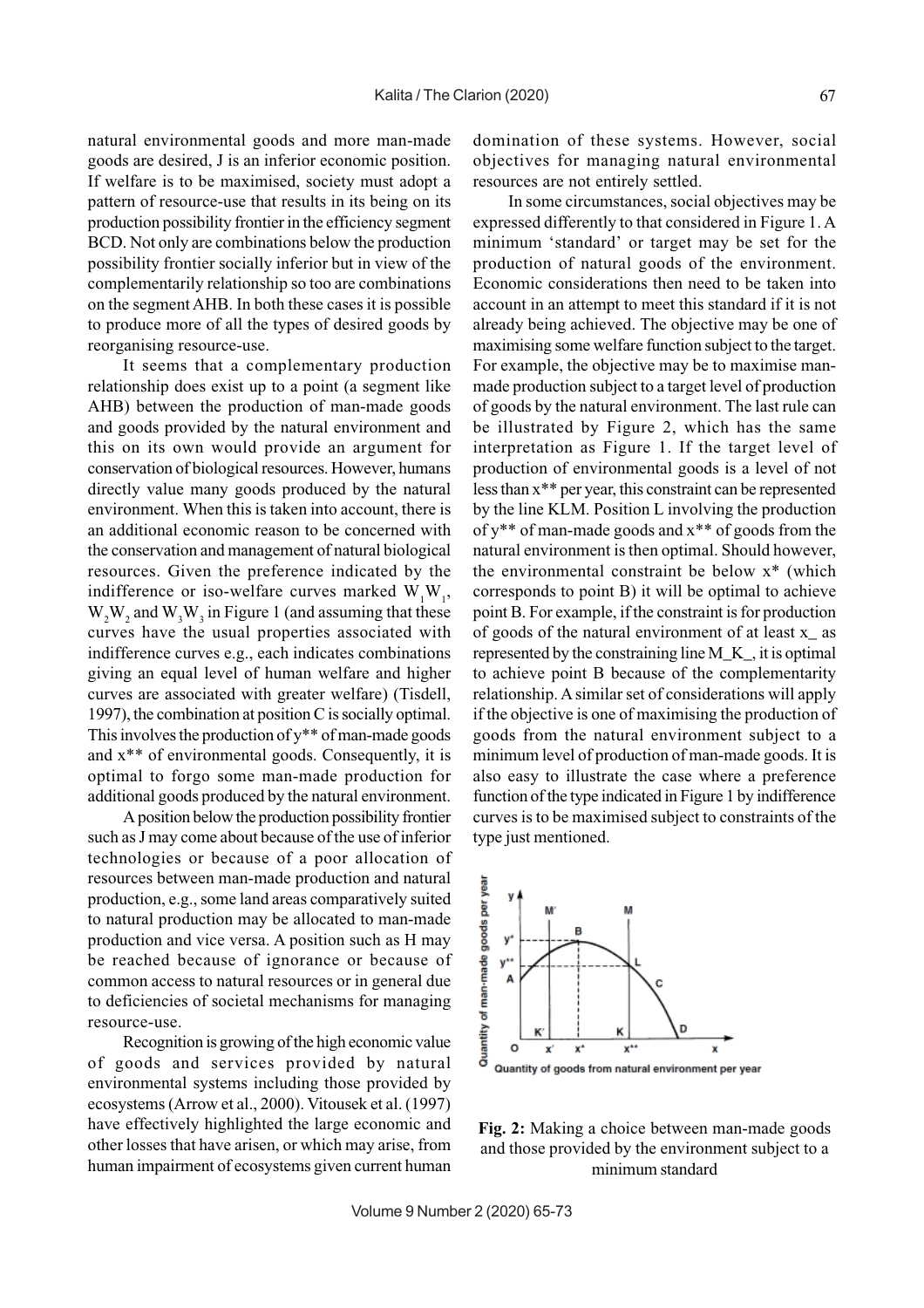Cases can arise in which simultaneous constraints are placed on manmade production and production from the natural environment. Minimum levels may be set for both types of production. The basic decisionmaking problem then becomes one of determining whether it is possible given available transformation possibilities for resources to meet these constraints simultaneously. Economic factors need to be taken into account to determine this.

#### **3. Evaluating the utility value of natural resources**

Methods of estimating the value of natural resources tend to concentrate on their non-consumptive values i.e., not only on their value for recreation but also their existence, option and bequest values. For the purpose of economic evaluation, several methods are in existence such as the travel cost, contingent valuation and hedonic pricing methods. It should be remembered that most techniques used for this purpose belong to two classes: (i) those that rely on observed behaviour and draw interference about preferences and economic value from this; and (ii) those that rely on the stated preferences or stated values by individuals. The travel cost approach and hedonic price valuation methods belong to the first category and contingent valuation and choice modelling belong to the second category.

#### **3.1 Travel cost method**

Developed by H. Hotelling in the 1930s as a means for valuing national parks, it is now widely used in assessing projects involving outdoor recreational elements. For example, apart from its application to national parks, forested areas and similar areas used for recreation, it is frequently used to assess the value of dams or reservoirs which may cater for outdoor recreation such as fishing, boating or picnicking as a part of their benefits.

Basically, the travel cost method uses the costs which individuals incur in travelling to an outdoor area as surrogates for prices of their visits. If visitors are drawn from a large catchment area, the cost per visit of those coming from further afield can be expected to be higher than those located closer to the natural area. This cross-sectional data together with relative frequency of visits can be used to estimate a demand curve for visits to the natural area (Tisdell, 1997).

The catchment area for visitors to a natural area is divided into zones, transition from one zone to another being dependent on the travelling distance to the outdoor attraction. At the entrance to the natural attraction, individuals may be interviewed to determine the origin of their journey so that they can be allocated to a catchment zone. For example, in the simple case shown in Figure 3 where and the space represents travelling distance, the space has been divided into three zones by concentric circles and it is assumed that no visitors come from outside zone 3. Supposing that entry to the outdoor site is free, the average cost of travelling from each zone may be used as an indicator of the effective 'price' to be paid by a visitor for visiting the recreational site.



**Fig. 3:** Zoning of areas depending upon travel distance to an outdoor attraction

The basic procedure can be clarified by a simple example. Suppose that the travel costs per visit from zones 1, 2 and 3 are respectively \$2, \$3 and \$4 and that the respective relative frequency of visits during a period of time from these zones are 0.3, 0.2 and 0.1. Suppose that 100 000 people live in each zone. Where there is no entry fee to the natural area, the number of visits from each of the zones during the selected period of time is found by multiplying this figure by the relative frequency of visits from each zone. This gives 30 000, 20 000 and 10 000 visits from zones 1–3 respectively and a total number of visits of 60 000. If an entry fee to the natural area of \$1 per visit is introduced this will add \$1 to the cost of visits from each of the zones. Now it will cost \$5 to visit from zone 3 and no visits will be made from this zone. The relative frequency of visits from zones 2 and 1 will be 0.1 and 0.2 respectively. So, at this price of entry 30 000 visits should take place per unit of time. At a fee of \$2 per visit to the natural area, the only visitors will be from zone 1 and 10 000 visits per period of time will occur. At a fee of \$3 per visit to the outdoor area no visits will occur. Thus, four points on the demand curve for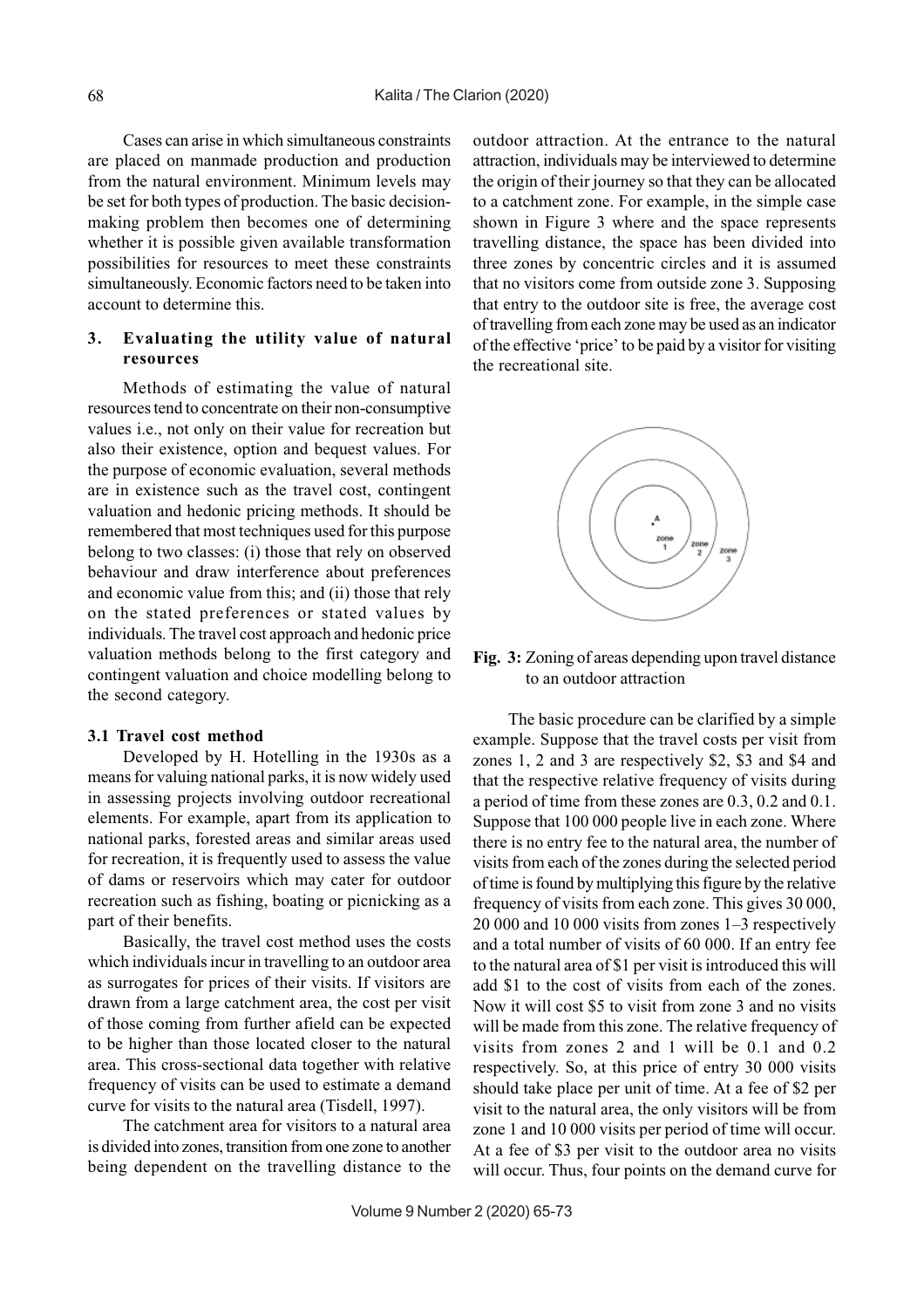visits to the outdoor area as a function of the entry fee are identified. These are shown respectively as points A, B, C and D in Figure 4 and consistently show a demand curve. Given that the curve ABCD in Figure 4 represents demand for visits annually, the annual economic value obtained from this natural area for visits is usually measured by the area under the demand curve if there is no entry fee to natural area. It is the amount of consumers' surplus obtained by visitors and is represented by the hatched area in Figure 4. If no other benefits are obtained from the natural area and if no costs are involved in maintaining it, this surplus will provide a measure of the (on-site) net recreational value of the area if the site is preserved in its natural state assuming that it is already in a natural state. This can be compared with the net value of the area for alternative possible uses of the area to decide which form of use provides the greatest economic net value. Thus, it can form the basis for a comparative cost– benefit analysis of land-use.



**Fig. 4:** Demand curve for visits to an outdoor area

#### **3.2 Contingent valuation technique**

Contingent valuation methods are widely and increasingly used to value environmental goods including natural areas such as national parks. Usually their purpose is to determine the willingness of individuals to pay to avoid a particular environmental change, to retain an environmental asset, or to bring about a particular environmental change. The payment is contingent upon some desired environmental state occurring. An alternative approach is to ask individuals what payment they would require (willingness to accept payment or monetary compensation) to allow a particular environmental variation to occur. The latter approach appears to be less commonly adopted.

The simplest methods of contingent valuation are

so called single-bid games and multiple-bid games. In the former case individuals are asked how much they are willing to pay (the maximum) to ensure that a particular environmental good is provided, e.g. a natural area protected as a national park, or alternatively they are asked how much they would have to be paid as a minimum to forgo such a possibility. The amounts provide two different measures of consumer surplus. In the case of multiple-bid games, the interviewer uses trial-and-error to determine the maximum amount which a respondent is willing to pay for an environmental good, such as a national park, or the minimum amount which must be paid to the respondent to forgo such an environmental good. Other methods of contingent valuation have also been developed but these simple methods highlight the nature of this approach, and its limitations. Note that in all cases that contingent valuation relies on the valuations of the individuals interviewed so, in that respect, it is a 'democratic' method in which all individuals have a chance to count.

#### **3.3 Hedonic pricing valuation**

The hedonic price method of valuation mostly uses cross-sectional data to infer the prices which individuals are willing to pay for environmental goods, even though in some circumstances time-series data can also be used for this purpose (Palmquist, 2001). It relies on the hypothesis that the prices which individuals pay for commodities reflect both the environmental and non-environmental characteristics provided by these. If these characteristics can be identified and measured objectively, then it may be possible from available statistical data to infer how the valuation of a commodity varies as the environmental characteristics made available by purchasing it vary. For example, the prices of houses or dwellings of the same size and quality may vary by neighbourhood with variations in air quality in the different neighbourhoods. From this data it may be possible to infer the household demand for air quality.

This method has not been widely used for estimating the value of natural areas, primarily because it is likely to yield inferior results to other methods when applied to this assessment. For instance, variations in property value in relation to their proximity to a natural area may not reflect or fully reflect the value of the natural area to the community. In fact, agricultural properties in the vicinity of a protected area, other things equal, may be somewhat lower in price if animal 'pests' use the protected area as a refuge and as a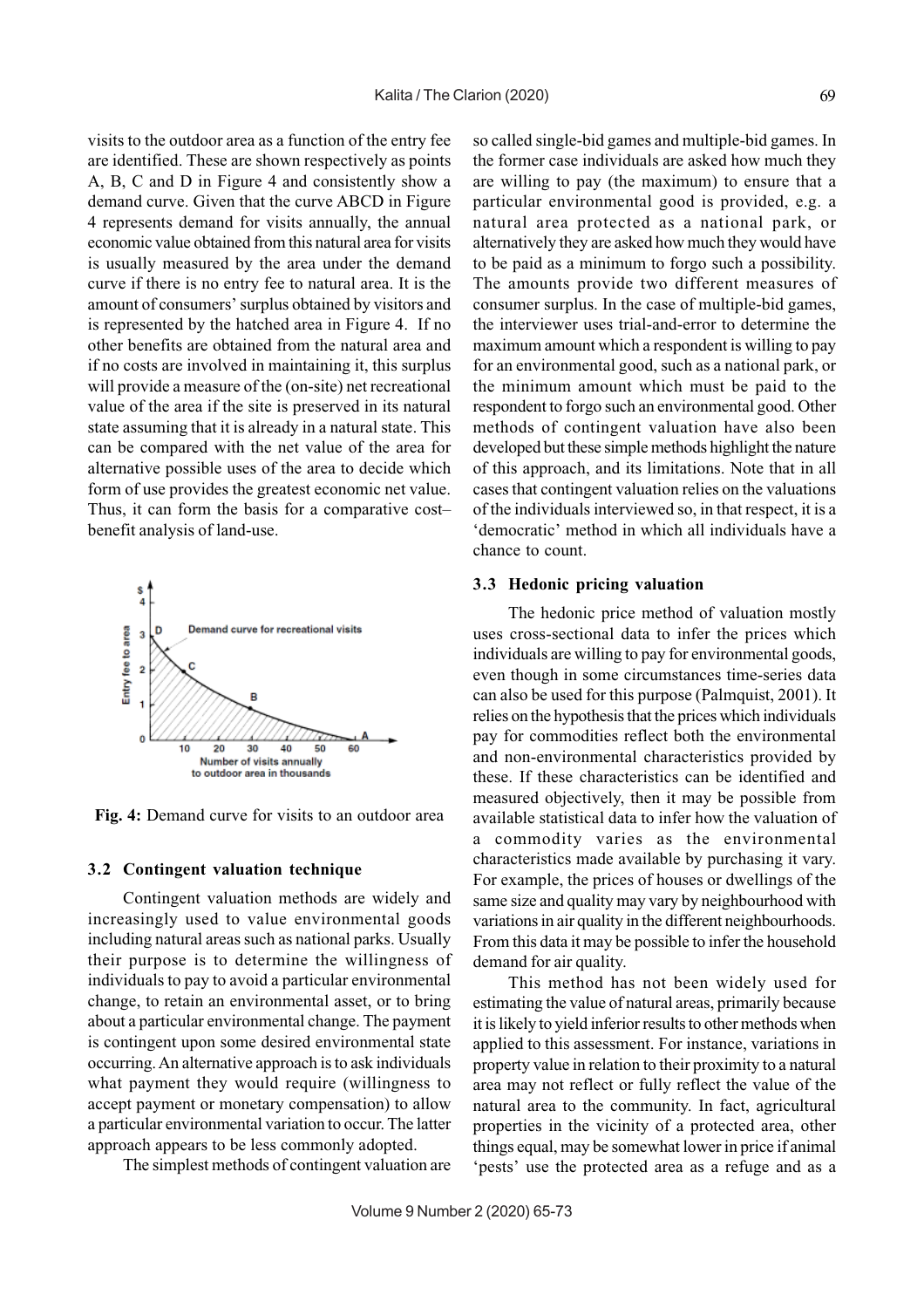result of straying do agricultural damage on nearby properties. While property values may, other things equal, be higher in relation to a natural scenic attraction, e.g. beach or coastal protected area, this extra valuation is unlikely to capture the full value of the natural asset to the community. For instance, it will not capture the value which day visitors place on these attractions and, of course, it will not capture off-site values, such as existence value.

Pearson et al. (2002) provide an example of the application of the hedonic price method to the valuation of an urban national park, Noosa National Park in Queensland. The land values of residential properties were classified by whether they afforded a view of this national park, a view of the ocean and so on. The authors found that a view of the national park had a positive influence on land values but a view of the ocean had a much larger impact. There is growing application of the technique to the valuation of urban environmental amenities.

#### **3.4 Determining social choices about resource use**

In making social choices, the total economic value of conserving a resource is only part of the social equation. In addition, the economic opportunity cost of the choice needs to be taken into account. Furthermore, if conservation of an environmental resource involves operating or running costs, for example, the cost of managing a national park, or other costs such as negative externalities (some wildlife have positive values as well as pest characteristics, for instance), its total economic value needs to be estimated net of such costs. If the choice is a dichotomous one involving either the conservation of a particular natural area or its development, then developing the area is socially optimal (from an economic point of view) if the net total economic value of the conservation option is less than the profit from the most profitable development option. Otherwise conservation of the natural area is the best option.

If the size of the area to be protected is variable, the nature of the choice problem can be illustrated by Figure 5. There line ABC represents the marginal profit from the most profitable use of the land for development purposes. No economic values other than private gains are assumed to be obtained with the development option. Curve DBE represents the change in (net) total economic value from conserving the land area and X2 is assumed to be the total available natural land area. It can be seen that it is optimal to conserve X1 of the natural land area and develop  $X2 - X1$  of it from an economic point of view.



**Fig. 5:** Evaluation of alternative land-use taking account of total economic values

Unfortunately, in practice, un-marketed economic values may be overlooked or underestimated in social decision-making about resource-use. For example, if only the use value of a natural site for tourism is taken into account, the ascribed marginal social value from conserving its area might be represented by curve FGH in Figure 5. This restricted view would result in an area of only X0 being conserved whereas protection of an area of X1 is economically optimal. Note that, as a rule, the application of the travel cost method and hedonic price methods, will underestimate the total economic value of a natural area and also that of wildlife species. On the other hand, stated preference methods have the potential to measure total economic value. They can also be used in conjunction with methods that rely on observed behaviour or 'revealed' preferences, such as the travel cost method.

#### **4. Managing open-access resources**

A number of policy measures or economic instruments have been suggested in the economic literature for correcting the economic problems associated with open-access resources. While the use of economic instruments may be intended to increase the economic efficiency of resource-use, they may also be used purely for conservation reasons. In the latter case, the measures may be designed to limit or to stop economic trade in the open-access resource in order to conserve it, for instance, at not less than a safe minimum level (Bishop, 1978).

One way to control the harvest or utilisation of an open-access resource is to impose a tax on its use.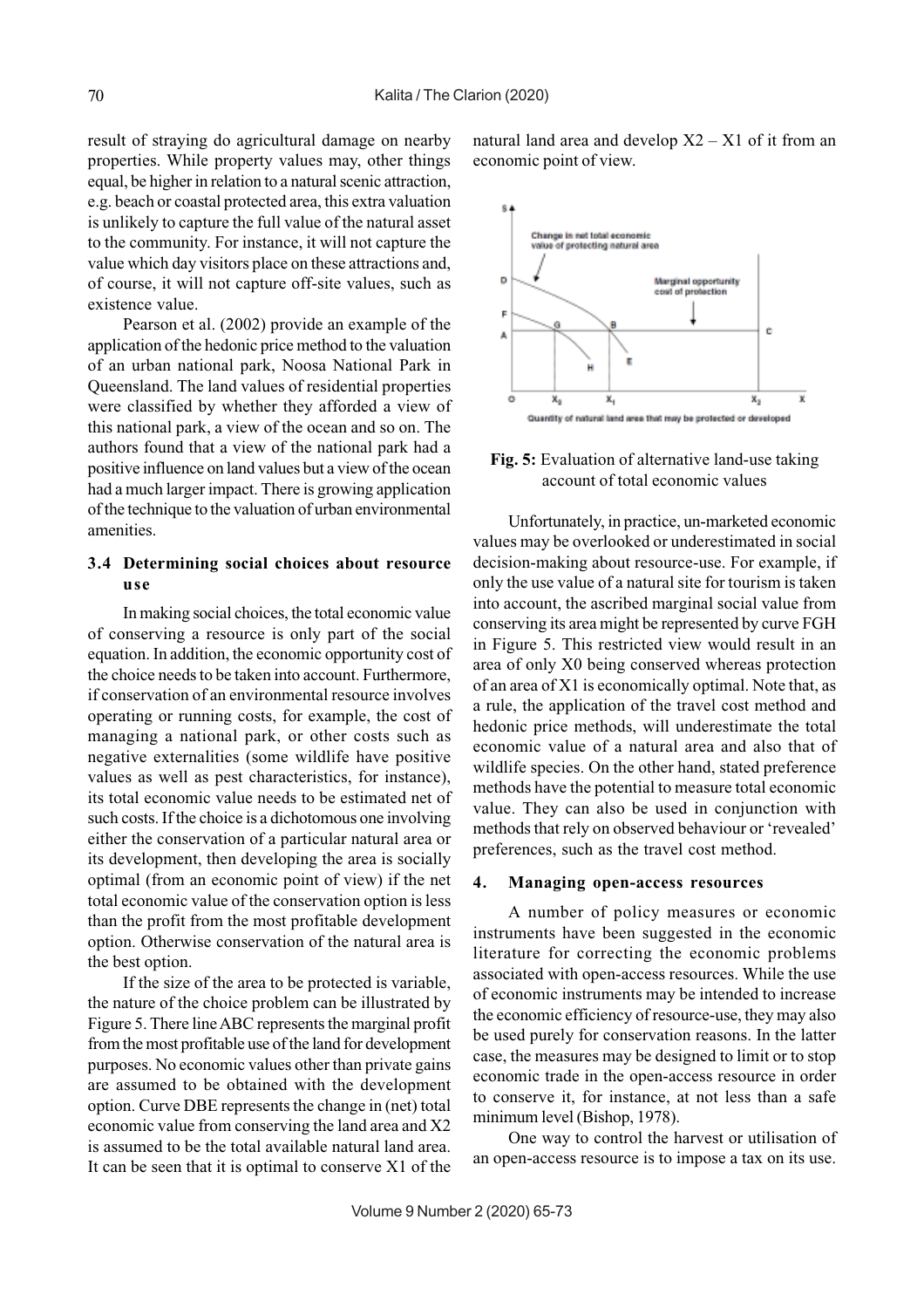If in Figure 6 curve SaSa represents the supply curve of the 'harvest' under open-access and ScSc represents the supply curve assuming an efficient allocation of resources, economic efficiency can be theoretically achieved by imposing a tax of BF on each unit of the harvest, assuming no differences in productivity and costs by area of origin of the harvest. This would result in market equilibrium altering from E1 to E2 and the level of the harvest per period falling from X3 to X2.



**Fig. 6:** Utilisation of an open-access resource

Theoretically this result could also be achieved by having a quota on the maximum per period harvest equal to X2 and the government making this quantity available by bidding or tendering. This method involves the creation of a market in harvesting rights or permits. Under competitive conditions, the right to harvest one unit of the resource would sell for an amount BF and lead to the same result as with a per unit tax of that amount. In either case the government would obtain revenue equal to BF X2. But if this government revenue is absorbed by the government in higher administration costs, the costs of promoting greater allocative efficiency may be a reduction in the level of economic production and a reduction in economic welfare. For example, the net economic benefit of costless optimal regulation of the harvest is as indicated by the hatched area in Figure 6. But if all the government revenues obtained (as indicated by the dotted rectangle) are used up in administering the regulatory system, e.g. monitoring, enforcing and improving the regulations, undertaking research on the regulations and so on, the value of production forgone elsewhere as a result of resources drawn into these activities may be equal to this dotted rectangle. In the case shown, the 'allocative' benefit of the regulation (the hatched area) is less than the dotted area. Thus, the value of production forgone as a result of administration costs for the scheme could exceed its allocative benefits. In some cases, the costs of monitoring and enforcing the above solutions may be so high as to make these measures uneconomic.

Note that the above regulations (taxes and marketable or tradeable permits) do not ensure efficiency in investment or in husbanding an open access resource for the future. If a large number of economic agents can share in the future harvest of the industry, no individual has an incentive to increase that harvest by forgoing current profitable harvesting actions. For this reason, the above measures are often supplemented by additional measures, e.g. regulations on the minimum size of fish to be taken.

The harvesting of a species may be limited not primarily to attain economic efficiency but to ensure that the population of the species survives or survives at a minimum degree of abundance. In the case illustrated by Figure 6, the last-mentioned conservation goal might be achieved if the level of harvesting per period is not allowed to exceed X1. Theoretically, this aim could be met by imposing a tax of AG on each unit of the harvest or by introducing an aggregate quota of X1 on the annual harvest which could be auctioned to achieve efficiency. However, as mentioned before, such measures can be costly or difficult to enforce especially in developing countries.

#### **5. Tourism as a means of appropriating gains from conservation**

A number of conservationists see international tourism based on natural resources as a means of appropriating gains from conservation and encouraging it. The role of tourism in conservation is complicated because in some cases tourism destroys tourism and conserved resources as well. It can also have undesirable cultural effects. Furthermore, some would argue that international tourism in developing countries is frequently controlled by multinational companies and becomes a part of the dual economy with little benefit to the indigenous people. While international tourism brings in foreign exchange, it can impose a large drain on reserves of foreign exchange – imports are needed to varying degrees to satisfy foreign tourists. Nevertheless, tourism still provides a means, but not a costless means, of appropriating gains nationally from conservation, and it can be an inducement for the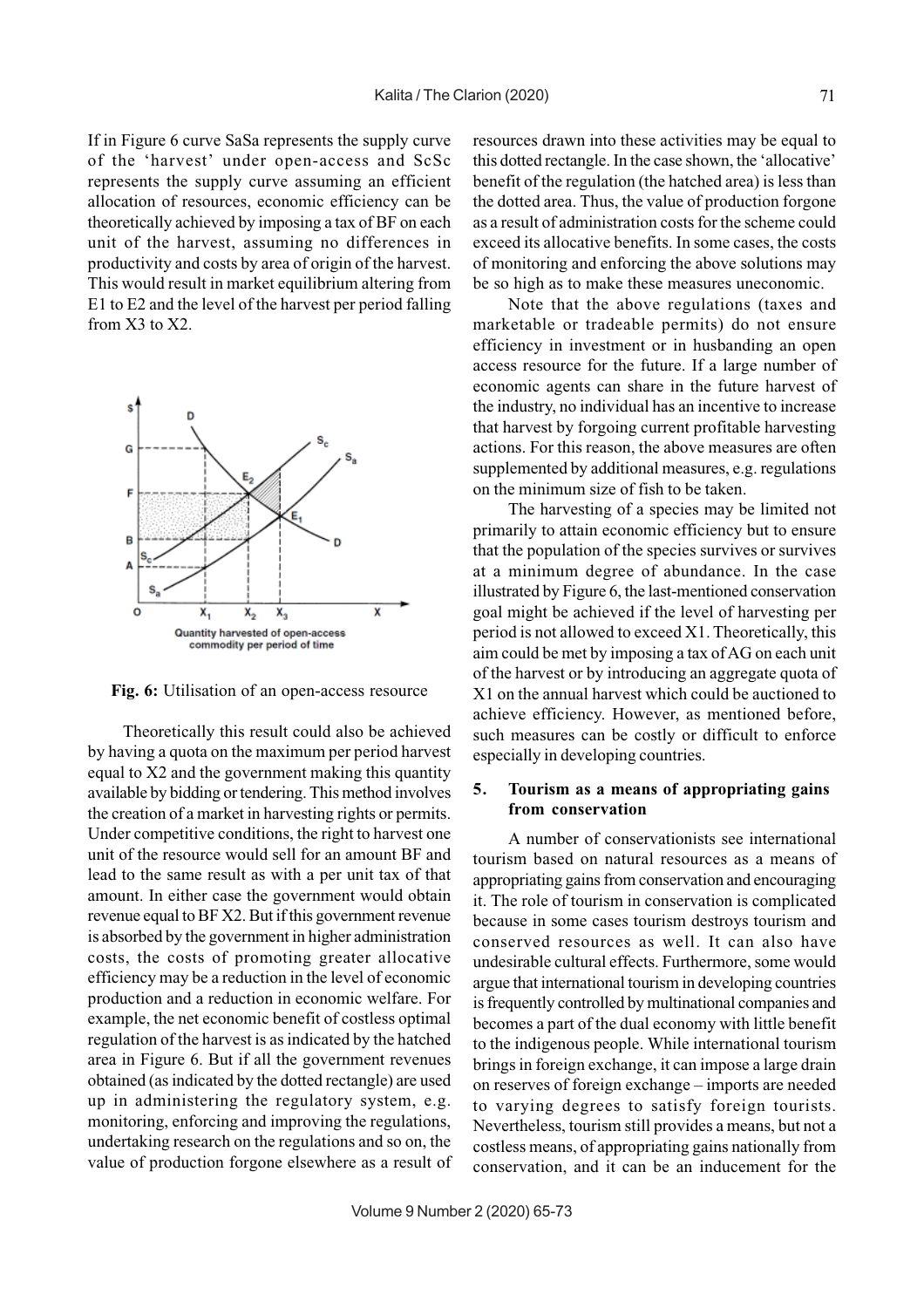conservation of living resources in the Third World. However, government policies are required to ensure that benefits from tourism are in fact married with conservation. There is no automatic link between tourism and greater conservation because the prisoners' dilemma problem seems to apply. In fact, the greater the gains from tourism the more quickly living resources are sometimes destroyed.

The scope of developing and less developing countries (LDC) in encouraging foreign tourists is limited by the poor social infrastructure of many (for example, poor communication systems and inadequate utilities), health and similar risks in some countries and the distance of some LDCs from the developed countries of the world. Nevertheless, as the amount of wilderness in the world dwindles, the number of foreign tourists visiting LDCs can be expected to increase. In some LDCs, substantial rises in the number of foreign tourists has already occurred and have posed serious management problems. For example, difficulties have arisen in Indonesia, Thailand, the Caribbean and Latin America. In Indonesia, the development of the island of Bali for foreign tourists has resulted in environmental damage to coral reefs as has also occurred in Phuket, Thailand. In the Indonesian case, plans to contain tourism, as recommended by French advisers, within a limited area or restricted pockets, have proven to be difficult to maintain in practice. Areas not sharing in economic gains from foreign tourists have demanded foreign tourism development and over the long term the Indonesian government has been unable to resist such pressures.

There is also widespread coral reef damage in the Caribbean as a result of tourist pressures. In addition, Cuban scientists observe that on the north coast of Cuba, the government is pushing to build beachfront hotels in prime habitat regions for dozens of unique birds, rodents and iguanas, and although scientists can sometimes persuade the government to delay or even halt construction for the benefit of wildlife, the island's need for hard currency is so pressing that the scientists' efforts often fail. Similarly, the development of Cancun in Mexico for tourism has had adverse ecological consequences. For instance, hotel construction in Cancun threatens the breeding grounds of sea turtles. These examples indicate that foreign tourism is not universally a magic road to economic success and to enhanced conservation of nature.

Achieving a social economic optimum in the Kaldor-Hicks sense is not always politically possible and its obsessive pursuit can be irrational given political and social realities. For example, in order to generate political support for the preservation of a natural area, it may be necessary to allow more tourism development than is compatible with the maximisation of total economic value. Moreover, if it is found that tourism is more effective than alternative uses of a natural area in generating local expenditure, then it is likely to gain the support of the local community.

#### **6. Conclusion**

As stressed in the World Conservation Strategy (1980) and Brundtland Report (1987), a strong case exists for biological conservation, even on economic grounds alone. Economics is vital in wildlife conservation and use, pest control, agriculture, forestry, fisheries and living marine resources, the preservation and use of natural areas such as national parks and tourism-based on natural resources. Notably, these activities have further environmental consequences for humankind. While markets cannot be relied on to conserve wildlife and natural resources optimally from a social point of view, neither can government. Nevertheless, government intervention can sometimes bring about social improvement and result in more nature conservation than would occur in its absence. There is probably no institutionally perfect and universal means of ensuring an optimal degree of conservation. Our existing institutional systems, therefore, need to be subjected to continual scrutiny and we must search continually for ways to improve them.

#### *References*

Arrow, K., G. Daily, P. Dasgupta, S. Levin, K. Maler, E. Maskin, D. Starret, T. Sterner and T. Tietenberg 2000, 'Managing ecosystem resources', Environmental Science and Technology, 34, 1401–6.

Barkley, P.W., and D.W. Seckler 1972, Economic Growth and Environmental Decay: The Solution Becomes the Problem, Harcourt, Brace and Jovanovich, New York.